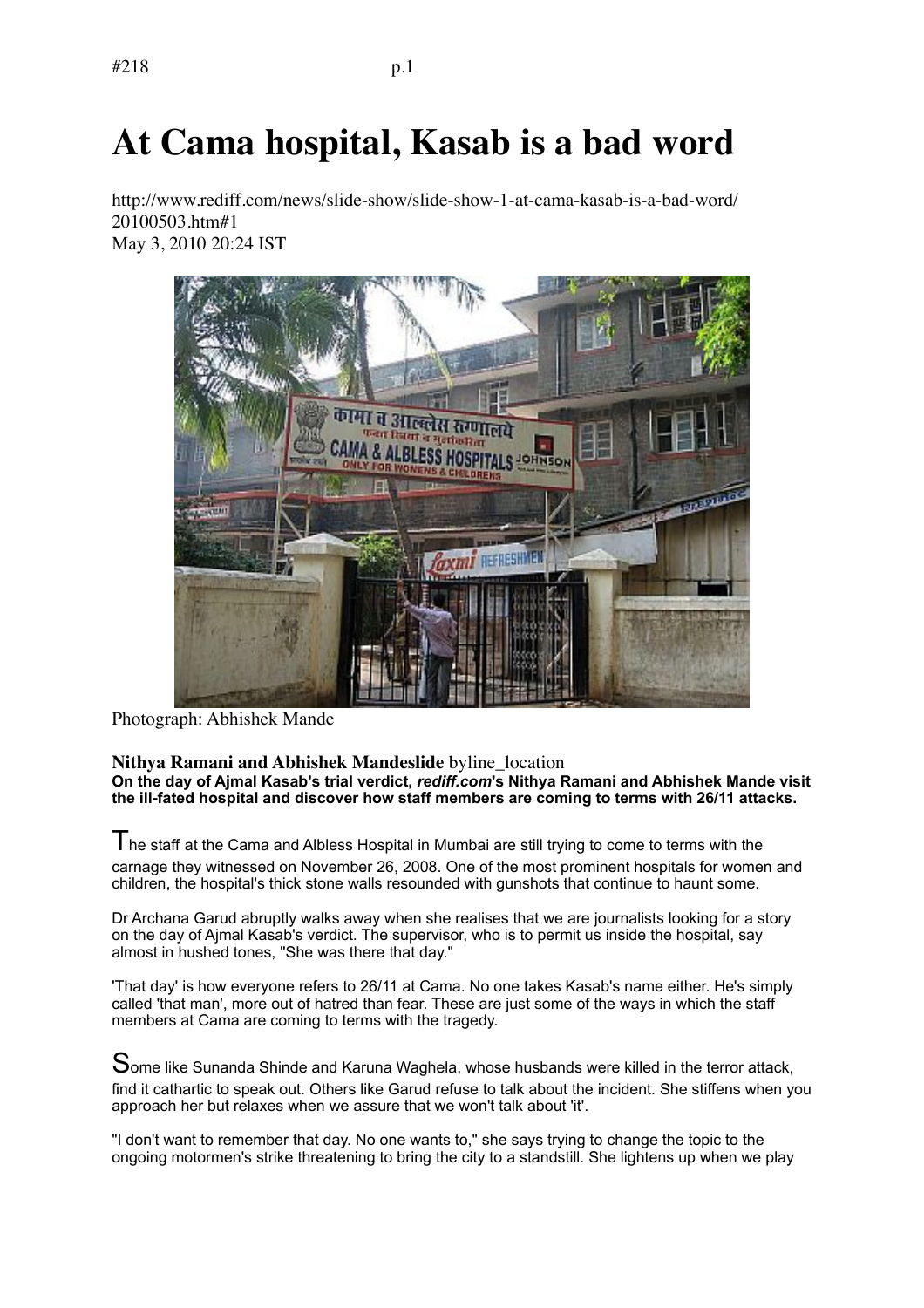along and excuses herself soon after.At the maternity ward building, the people are more forthcoming. The mood is less pensive.

The ward boys, watchmen and supervisors are more forthcoming. They take you to the sixth floor where the lift door continues to bear bullet marks .The rest of the floor is empty, almost ghostly.

A reporter from a local newspaper is tad disappointed. He asks Sitaram Pawar, the liftman, why the rest of the marks have been sealed off. Pawar says rather plainly -- no one wants to keep memoirs of a tragedy. The liftman was one of the fortunate people who was had signed out on the day. "I just kept watching the television in disbelief," he says.

 $\mathsf I$  oday, he looks forward to returning to work. He has his friends here and this is the only life he has known. Pawar asks us what we do and wishes he'd studied more, "I wouldn't be a liftman. I'd probably be someone like you." Behind him, the bullet-ridden lift is temporarily closed.

Vilas Ughade hesitates when he tells us that he hasn't cleared his tenth grade. The 30-year-old's father, Baban, was a security guard who fell to the terrorists' bullets.

Ughade got a job at the hospital after his father's death. However, he is a ward boy and not a guard like his father. He says, "I was a delivery boy at a private company. That night I came home and was watching it on television. I called up (the switchboard) to enquire about my father. One of my friends who was on duty at the time told me that my father had been killed."

"I didn't know how to break the news to the family so I didn't. The whole night everyone at home was awake, watching the news, hoping that my father would survive. I was the only one who knew the truth. At four in the morning, the police knocked on our door. They asked my older brother, Vitthal to accompany them to the hospital. That's where he first saw our father, dead."

U ahade speaks plainly and betrays little or no emotion. He poses for photographs and even directs us to his house where his family lives. On his opinion about the verdict, Ughade simply shrugs and says: "He should be hanged. But it all depends (on what the judge has to say)."

He then turns around and strolls back to his ward. There is work to be done.

Back at his tiny two-room apartment, a television blares. Lakshmi, his sister-in-law is the only member at home. In the extended part of the house, three young children sleep peacefully. Lakshmi tells us that her husband and mother-in-law have gone to Sion where the government-allotted apartment awaits them.

"We move in a month," she says.

Hailing from Anand in Gujarat, the Waghelas thought that their home -- a chawl near Cama and Albless Hospital -- in Mumbai was far from danger with the Azad Maidan Police Station nearby. Little did they know that the night of November 26 would shake their world and break their trust on anyone they now see or meet.

Thakur Waghela, a sweeper with GT Hospital, was shot dead at his home on the dreaded night.

Kasab and (allegedly) Ansari knocked on their door demanding water before shooting Thakur died on the spot. Waghela is survived by his wife and three children -- one daughter and two sons -- the youngest of them four-and-a-half-year-old Niraj, saw his father die.

Karuna Waghela, Thakur's wife has now been given a job at GT Hospital and the family has been promised compensation for their children's education. Karuna is beginning to get used to the media attention. The moment any news related to the attack surfaces, the media tries to reach out to her.

The night is fresh in her mind. Tears roll down as she recollecting the horror. "My husband was watching a match on TV and having dinner when he heard gunshots from VT station. He didn't know